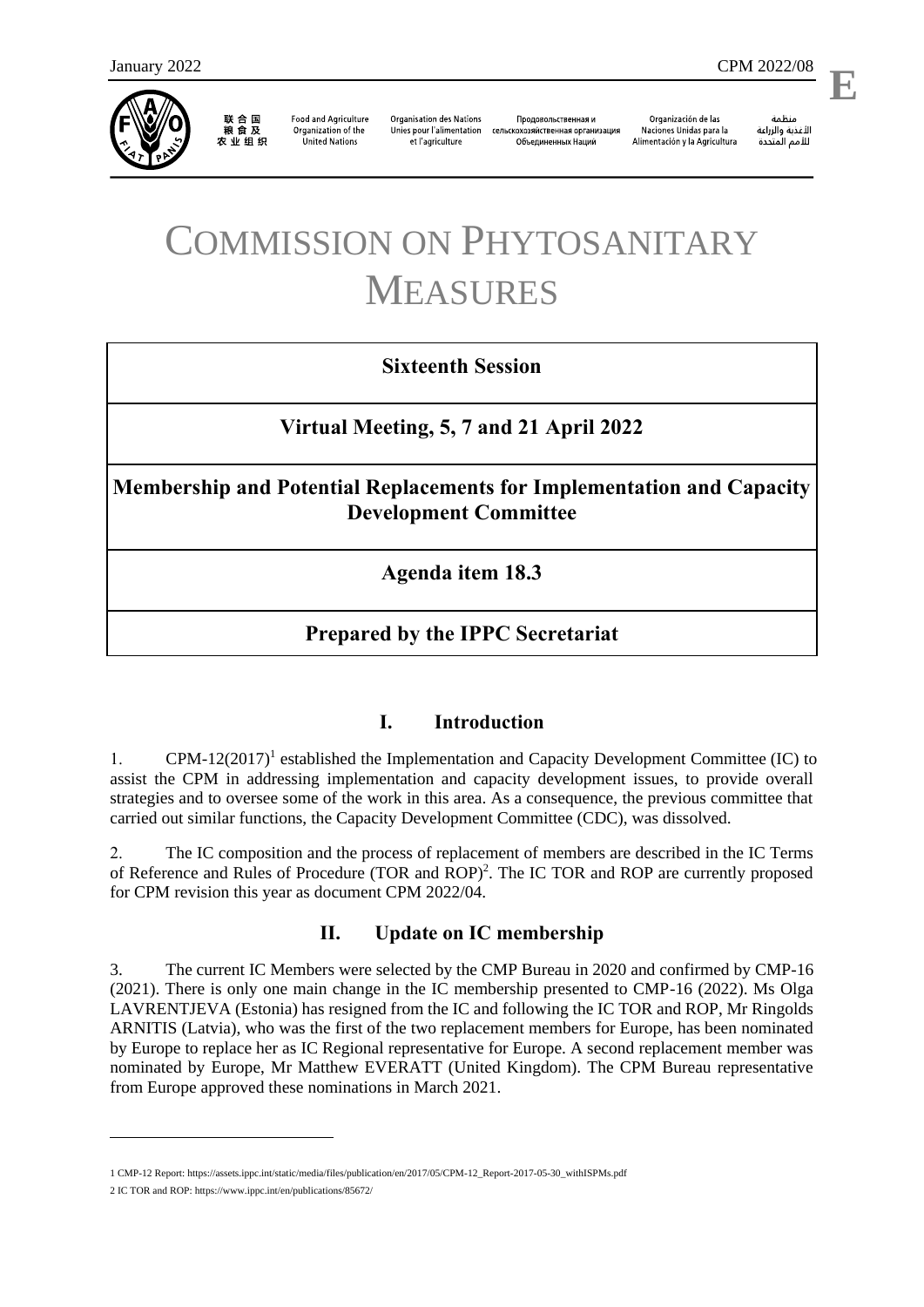The updated IC membership is presented in Appendix.

# **III. Decision**

- 4. The CPM is invited to:
	- 1) *Confirm* the Implementation and Capacity Development Committee members, as well as alternative and replacement members as presented in Appendix.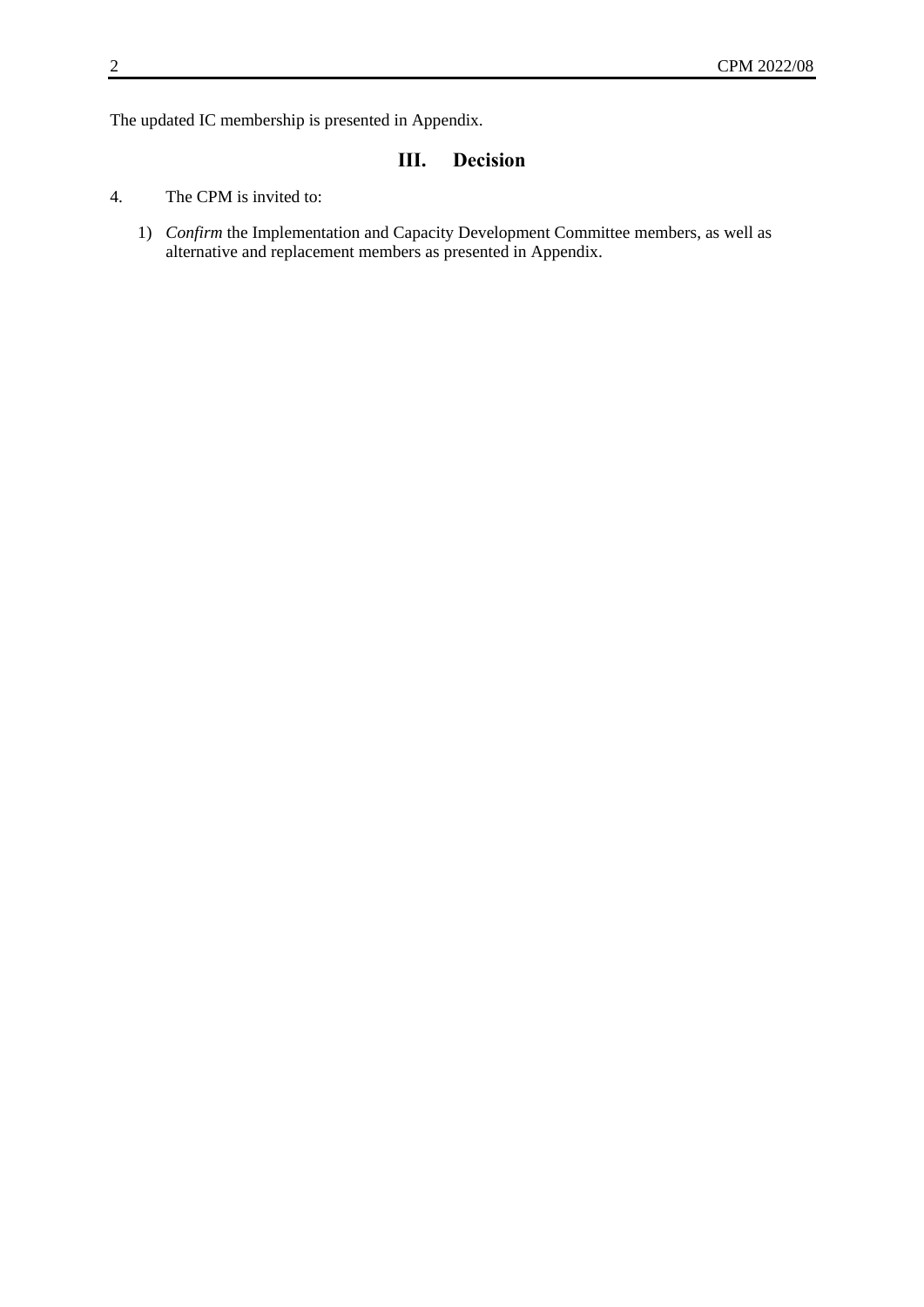## **Appendix: Implementation and Capacity Development Committee (IC) Membership**

### **IC Members**

| Region / Role                            | <b>Country</b>                     | Name, Organization, Address,<br><b>Telephone</b>                                                                                                                                                                                                | e-mail account                          | Current term <sup>1</sup> /<br><b>Duration</b> |
|------------------------------------------|------------------------------------|-------------------------------------------------------------------------------------------------------------------------------------------------------------------------------------------------------------------------------------------------|-----------------------------------------|------------------------------------------------|
| Africa                                   | <b>KENYA</b>                       | <b>Ms Faith NDUNGE</b><br>Chief Inspector - Trade and Standards<br>Office. KEPHIS<br>P.O. Box 49592, 00100 Nairobi<br>Kenya<br>Tel: 254 722697674                                                                                               | ndungeq@yahoo.com<br>fndunge@kephis.org | $2nd$ term<br>$(2020 - 2023)$                  |
| Asia                                     | <b>REPUBLIC OF</b><br><b>KOREA</b> | <b>Ms Kyu-Ock YIM</b><br>Senior Researcher- Export<br>Management Division .Dept. of Plant<br>Quarantine<br>Animal and Plant Quarantine Agency<br>Ministry of Agriculture, Food and Rural<br>Affairs<br>Republic of Korea<br>Tel: 82-31-420-7665 | koyim@korea.kr                          | $1st$ term<br>$(2020 - 2023)$                  |
| <b>Europe</b>                            | LATVIA                             | <b>Mr Ringolds ARNITIS</b><br>Chief adviser -<br><b>State Plant Protection Service</b><br>Lielvardes 36, Riga, Lv-1036<br>Latvia<br>Tel: +371-26647626                                                                                          | ringolds.arnitis@hotmail.<br>com        | $1st$ term<br>$(2021 - 2024)$                  |
| <b>Latin America</b><br>and<br>Caribbean | <b>BELIZE</b>                      | <b>Mr Francisco Adrian GUTIERREZ</b><br><b>Technical Director Plant Health</b><br>Belize Agricultural Health Authority<br>Corner Hummingbird Highway / Forest<br>Drive, Belmopan,<br>Belize<br>Tel: 501-604-0319                                | francisco.gutierrez@baha.<br>org.bz     | $2nd$ term<br>$(2020 - 2023)$                  |
| Near East and<br><b>North Africa</b>     | <b>EGYPT</b>                       | Mr Ahmed M. Abdellah<br><b>ABDELMOTTALEB</b><br>Plant Health Officer- Plant Protection<br>and Quarantine Dep., Ministry of<br>Municipality and Environment. P.O.<br>1966, Doha,<br>Qatar                                                        | bidoeng@yahoo.com<br>bidoeng@gmail.com  | $1st$ term<br>$(2020 - 2023)$                  |

<sup>1</sup> The new terms of IC members (2020-2023) started in November 2020.

1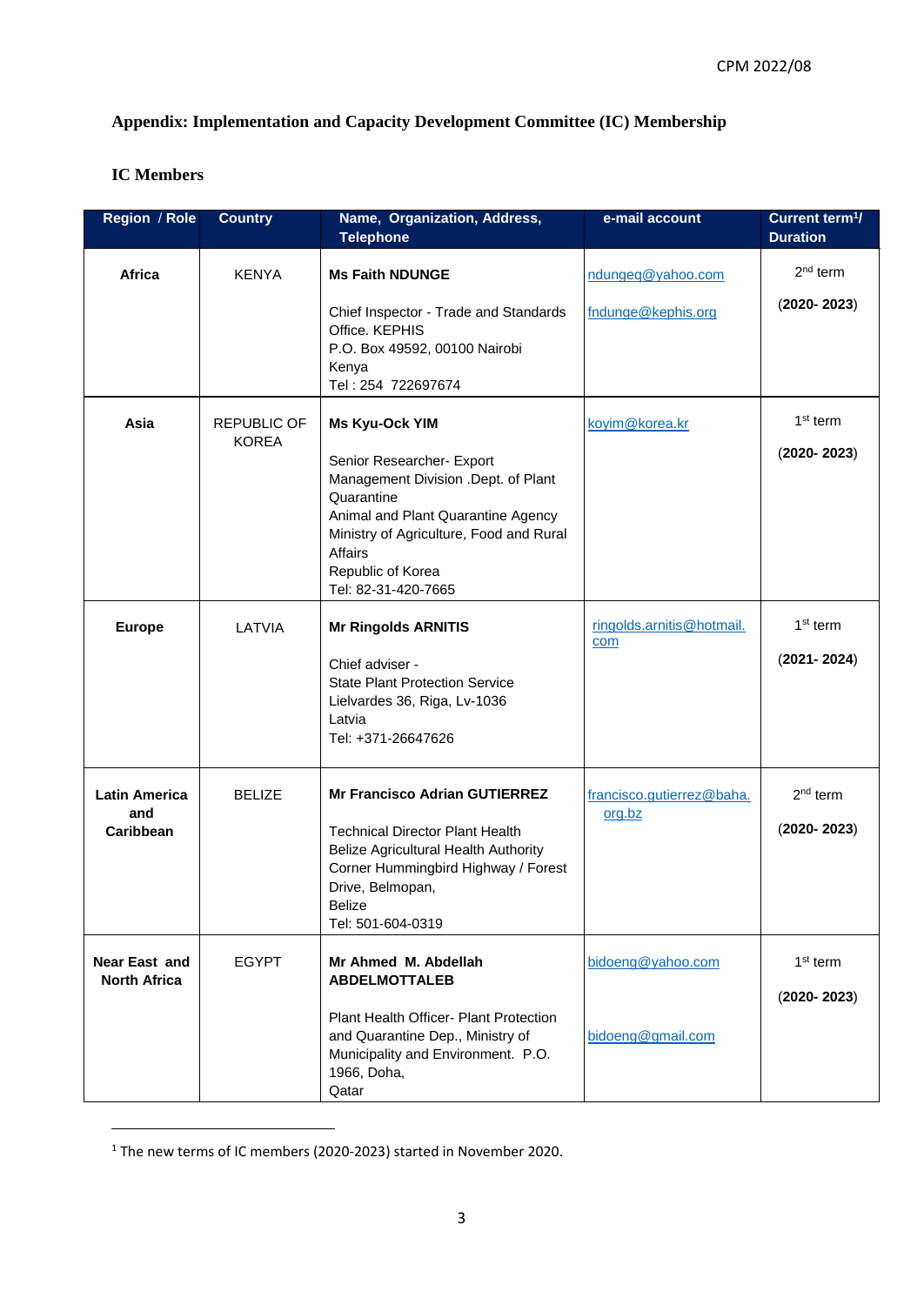| Region / Role                      | <b>Country</b>                       | Name, Organization, Address,                                                                                                                                                                                                                            | e-mail account                                     | Current term <sup>1</sup> /                |
|------------------------------------|--------------------------------------|---------------------------------------------------------------------------------------------------------------------------------------------------------------------------------------------------------------------------------------------------------|----------------------------------------------------|--------------------------------------------|
|                                    |                                      | <b>Telephone</b><br>Tel: +97433262779                                                                                                                                                                                                                   |                                                    | <b>Duration</b>                            |
|                                    |                                      |                                                                                                                                                                                                                                                         |                                                    |                                            |
| <b>North</b><br>America            | <b>CANADA</b>                        | <b>Mr Dominique PELLETIER</b>                                                                                                                                                                                                                           | dominique.pelletier@insp<br>ection.gc.ca           | $2nd$ term                                 |
|                                    | (IC Chair)                           | International Plant Health Standards<br>Officer<br>Canadian Food Inspection Agency<br>1400, Merivale Rd, Tower 1, Room<br>307,<br>Ottawa, ON, K1A 0Y9<br>Canada<br>Tel: 613-773-6492                                                                    |                                                    | $(2020 - 2023)$                            |
| <b>Southwest</b><br><b>Pacific</b> | <b>FIJI</b>                          | <b>Mr Nilesh Ami CHAND</b><br><b>Chief Plant Protection Officer-</b><br><b>Biosecurity Authority of Fiji</b><br>G. P. O. Box 18360,<br>Suva<br>Fiji<br>Tel: +679 9967 595 / 8960580                                                                     | pranavrchand@hotmail.c<br>om<br>nachand@baf.com.fj | $1st$ term<br>$(2020 - 2023)$              |
| <b>Expert</b>                      | <b>AUSTRALIA</b><br>(IC Vice- Chair) | Mr Christopher John DALE<br><b>Assistant Director Plant Health</b><br>Surveillance and Diagnostics<br>Department of Agriculture, Water and<br>the Environment<br>7 London Circuit, Canberra ACT 2601<br>Australia<br>Tel: +61 262725192 / +61 466459129 | chris.dale@agriculture.go<br>v.au                  | $2nd$ term<br>$(2020 - 2023)$              |
| <b>Expert</b>                      | <b>CHILE</b>                         | <b>Ms Ruth AREVALO MACIAS</b><br>Professional of the Phytosanitary<br><b>Regulation and Certification</b><br>Department<br>Paseo Bulnes 140, Piso 3,<br>Santiago<br>Chile<br>Tel: 56223451246                                                           | ruth.arevalo@sag.gob.cl                            | $1st$ term<br>$(2020 - 2023)$              |
| <b>Expert</b>                      | <b>COSTA RICA</b>                    | Ms Magda GONZALEZ ARROYO<br>Head of standards and regulation dpt.,<br>Servicio fitosanitario del estado Sabana<br>Sur, contiguo a edificio del Ministerio de<br>Agricultura y Ganadería,<br>San José,<br>Costa Rica<br>Tel: (506)25493600               | mgonzalez@sfe.go.cr                                | 2 <sub>nd</sub><br>term<br>$(2020 - 2023)$ |
| <b>Expert</b>                      | <b>THE</b><br><b>NETHERLANDS</b>     | <b>Mr Thorwald GEUZE</b>                                                                                                                                                                                                                                | t.geuze@nvwa.nl                                    | $1st$ term<br>$(2020 - 2023)$              |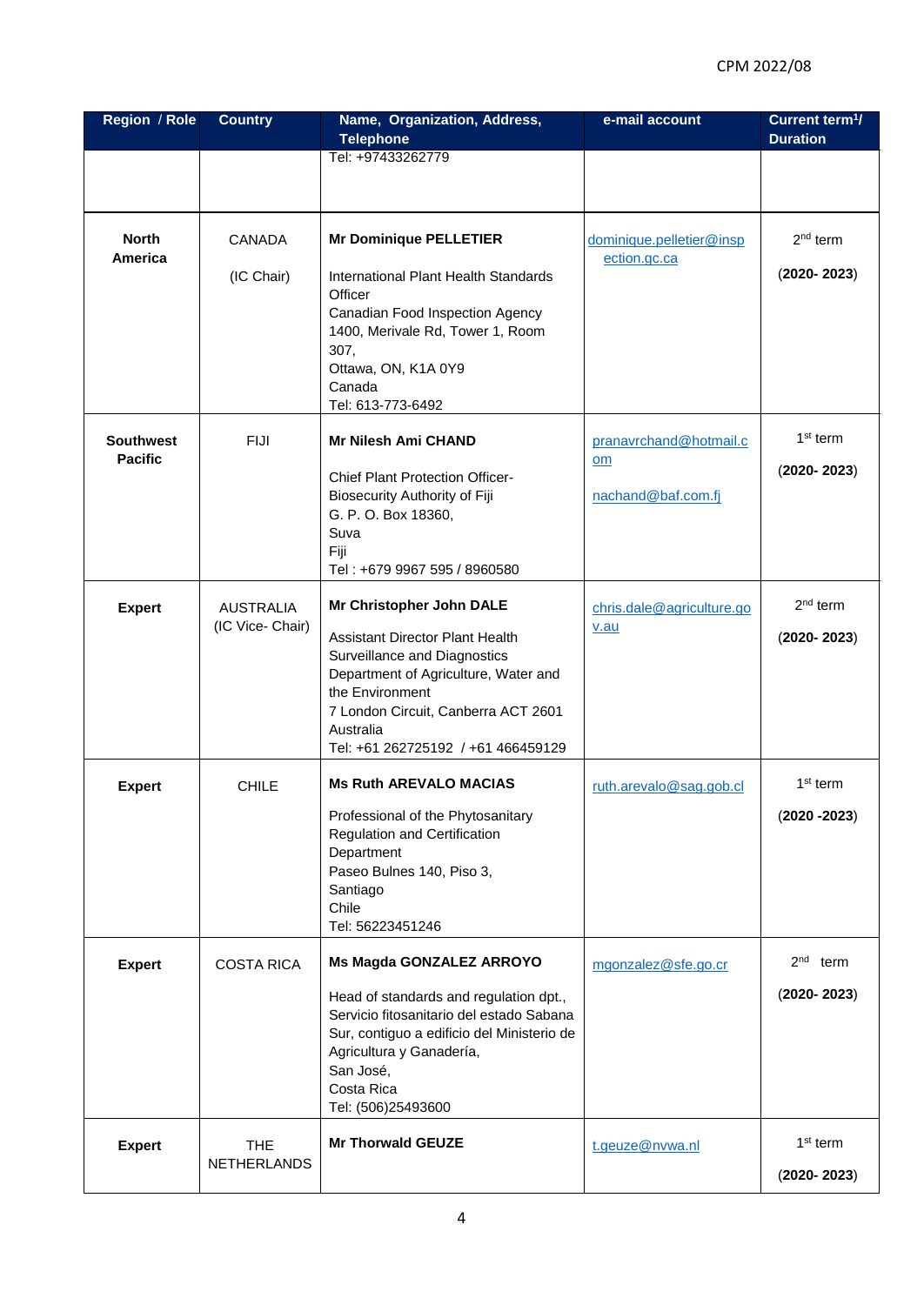| Region / Role                                       | <b>Country</b>     | Name, Organization, Address,<br><b>Telephone</b>                                                                                                                                                                                                                               | e-mail account                                                 | Current term <sup>1</sup> /<br><b>Duration</b> |
|-----------------------------------------------------|--------------------|--------------------------------------------------------------------------------------------------------------------------------------------------------------------------------------------------------------------------------------------------------------------------------|----------------------------------------------------------------|------------------------------------------------|
|                                                     |                    | Senior Plant Health Officer - Food and<br>consumer Product Safety Authority<br>(NVWA)<br>Catharijnesingel 59, 3511 GG Utrecht,<br>The Netherlands<br>Tel: +31-(0)6-51290267                                                                                                    |                                                                |                                                |
| <b>Expert</b>                                       | <b>NEW ZEALAND</b> | <b>Mr Lalith Bandula KUMARASINGHE</b><br><b>Plant Health and Environment</b><br>Laboratory<br>Diagnostic and Surveillance Services<br>Ministry for Primary Industries<br>231 Morrin Road, St. Johns. Auckland<br>New Zealand<br>Tel: (64) 9 9095713 Mobile: (64) 29<br>9095713 | _alith.kumarasinghe@mpi.<br>govt.nz                            | 1 <sup>st</sup> term<br>$(2020 - 2023)$        |
| Representative<br>from the SC <sup>2</sup>          |                    | Mr Álvaro SEPÚLVEDA LUQUE<br>Ingeniero Agrónomo / Encargado de<br>Importaciones Servicio Agri-cola<br>y Ganadero<br>Servicio Agrícola y Ganadero<br>División Protección Agrícola y Forestal<br>Av. Bulnes No. 140, 3er. Piso. Santiago<br>de Chile<br>Chile<br>1203            | alvaro.sepulveda@sag.go<br>b.cl<br>asepulvedal@hotmail.co<br>m | 2 <sup>nd</sup> term<br>$(2021 - 2024)$        |
| Representative<br>from the<br>TC-RPPOs <sup>3</sup> | <b>NAPPO</b>       | <b>Ms Stephanie BLOEM</b><br><b>Executive Director North American</b><br>Plant Protection Organization<br>Secretariat<br>1730 Varsity Drive, Suite 145, Raleigh,<br>North Carolina 27606<br>United States of America<br>Tel: + 919 617 4040 / Mobile: + 919<br>480 4761        | stephanie.bloem@nappo.<br>org;<br>tita.bloem@gmail.com         | $2nd$ term<br>$(2020 - 2023)$                  |

**<sup>.</sup>**  $<sup>2</sup>$  Named Representative may change from time to time as determined by the SC</sup>

<sup>3</sup> Named Representative may change from time to time as determined by the TC-RPPO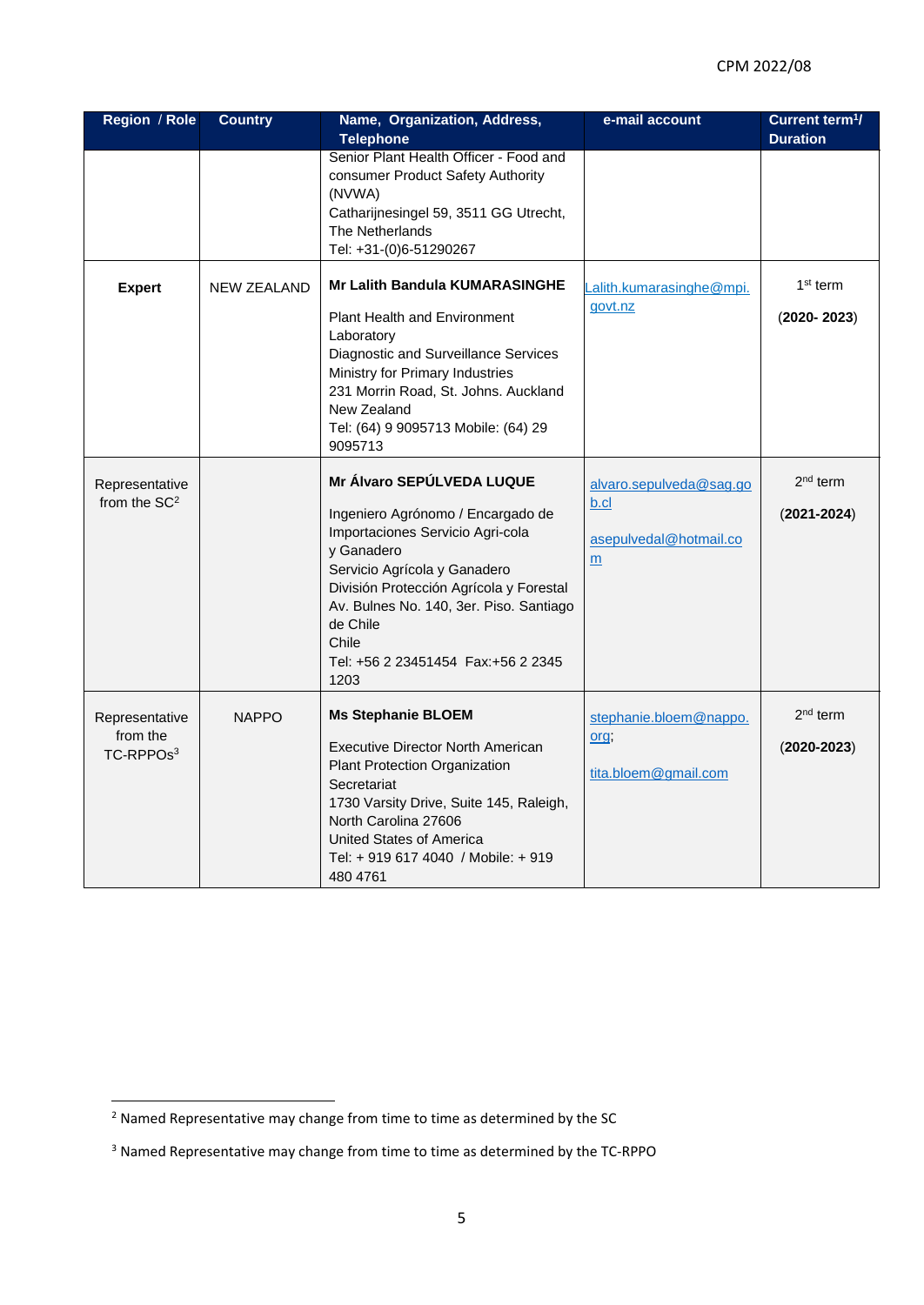#### **IC ALTERNATE AND REPLACEMENT MEMBERS**

| Region                                | <b>Country</b>                               | Name, Organization, Address,                                                                                                                                                                                                              | e-mail account                                                  | Current term /                          |
|---------------------------------------|----------------------------------------------|-------------------------------------------------------------------------------------------------------------------------------------------------------------------------------------------------------------------------------------------|-----------------------------------------------------------------|-----------------------------------------|
|                                       |                                              | <b>Telephone</b>                                                                                                                                                                                                                          |                                                                 | <b>Duration</b>                         |
| <b>Africa</b>                         | <b>SIERRA</b><br><b>LEONE</b>                | <b>Ms Raymonda JOHNSON</b><br>Head Crop Protection-NPPO, Ministry<br>of Agriculture and Forestry<br>1 <sup>st</sup> Floor Youyi Building,<br><b>Brookfields</b><br>Sierra Leone<br>Tel: +23276271030                                      | raymonda.johnson@yahoo.com<br>raymonda.johnson.rj@gmail.co<br>m | 1 <sup>st</sup> term<br>$(2019 - 2022)$ |
| Asia                                  |                                              | <b>VACANT</b>                                                                                                                                                                                                                             |                                                                 |                                         |
| <b>Europe</b>                         | GREECE (1)                                   | <b>Ms Stavroula IOANNIDOU</b><br>National Regulatory expert on Plant<br>Health<br>Ministry of Rural Development and<br>Food<br>150 Sygrou Av. 17671<br>Kalithea, Athens<br>Greece<br>Tel: +30 210 9287133<br>Mobile: +30 6973794664       | stioannidou@minagric.gr                                         | $1st$ term<br>$(2021 - 2024)$           |
|                                       | <b>UNITED</b><br>KINGDOM (2)                 | <b>Mr Matthew EVERATT</b><br>Senior plant pest risk manager (SEO)<br>8 Freemens Court,<br>Water Lane, York,<br><b>YO30 6PU</b><br>United Kingdom<br>Mobile: 07896201770                                                                   | Matthew.Everatt@defra.gov.uk                                    | $1st$ term<br>$(2021 - 2024)$           |
| <b>North America</b>                  | UNITED<br><b>STATES OF</b><br><b>AMERICA</b> | Ms Wendolyn J. BELTZ<br>National Field Operations Director,<br>Plant Protection and Quarantine<br>U.S. Department of Agriculture<br>2150 Centre Ave., Bldg. B, Fort<br>Collins, CO 80526<br>United States of America<br>Tel: 970-494-7564 | Wendolyn.beltz@usda.gov                                         | $2nd$ term<br>$(2020 - 2023)$           |
| <b>Latin America</b><br>and Caribbean | <b>ARGENTINA</b>                             | Ms Melisa Graciela NEDILSKYJ<br>Professional Analyst specialized in<br>Plant Protection.                                                                                                                                                  | mnedilsk@senasa.gob.ar<br>melisanedilskyj@yahoo.com.ar          | $1st$ term<br>$(2021 - 2024)$           |